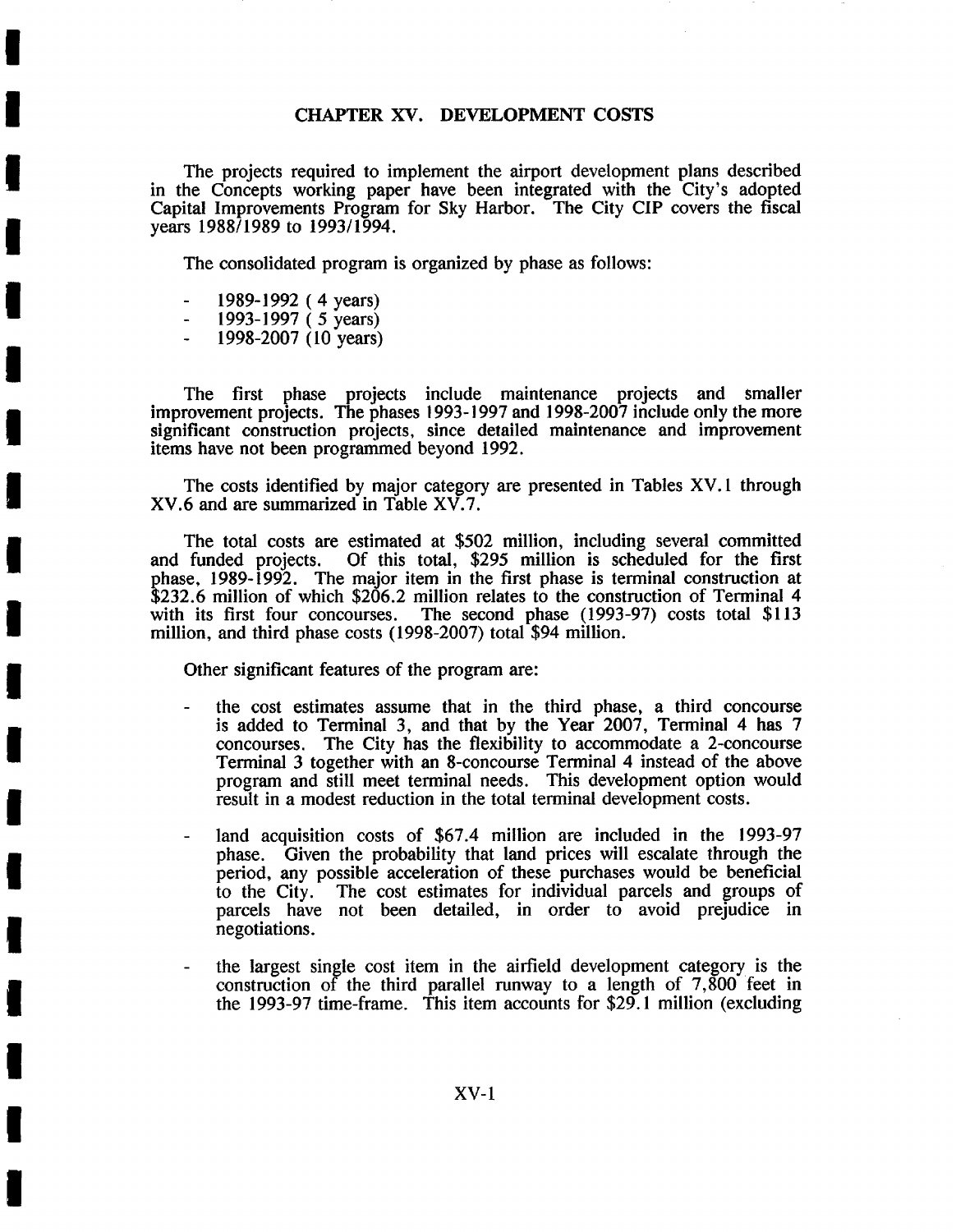realignment of the ANG) of the total  $$63.2$  million costs of airfield improvements.

**m <sup>i</sup>**

**I** 

**I** 

**I** 

**I** 

I

**I** 

**I** 

**I** 

**I** 

**I** 

**I** 

**I** 

**I** 

**I** 

- other than terminal construction, airfield improvements, and land acquisition, the largest expenditures will be incurred in access roadway and parking improvements. These costs amount to \$33. l million of which \$24.1 million is incurred in the first phase of the program.
- among "other" categories of capital expenditures, expansion of cargo facilities in Phase  $I$  at a cost of \$8 million is the most significant single item. Maintenance of general aviation ramp areas (\$3.4 million), relocation of the airport maintenance facility (\$1.7 million), and construction of a city fuel storage facility (\$0.8 million) are notable items.

Many of the cost items scheduled for 1989-92 construction are already under contract and funded under the F.Y. 1988-89 program, so these amounts are not all "new" money to be added to current contract commitments. For example, approximately half of the costs of the Phase I development for Terminal 4 are contracted for.

It should be noted that the consultant has no control over the cost of labor and materials or over competitive bidding and market conditions, and the above estimates of development and construction costs are made on the basis of the consultant's experience and qualifications. Consequently, the consultant does consultant's experience and qualifications. not guarantee the accuracy of such estimates.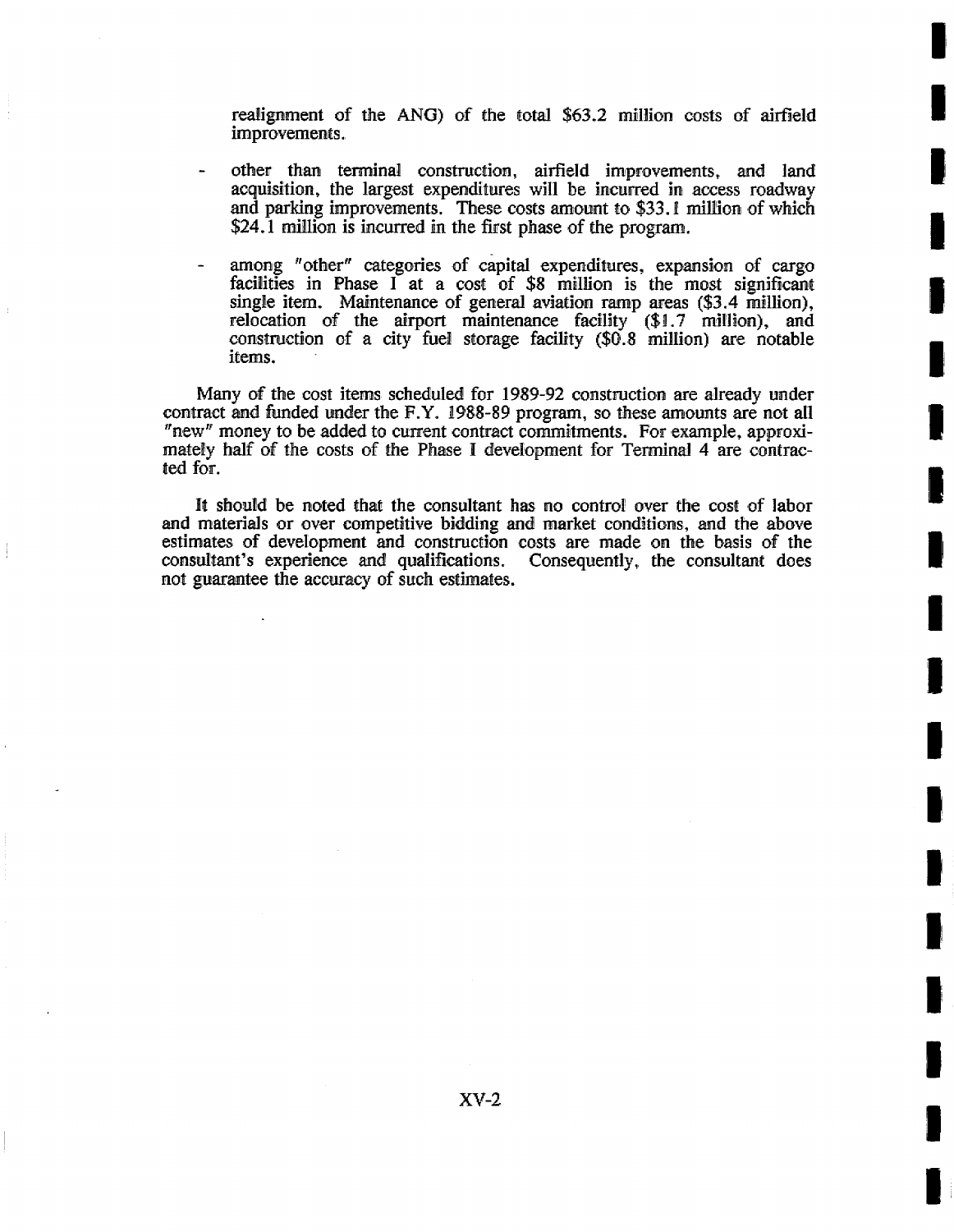| Project                                                            | 1989–92<br>(5000's) | 1993–97<br>(\$000's) | 1998-2007<br>(5000's) |
|--------------------------------------------------------------------|---------------------|----------------------|-----------------------|
| <b>TERMINAL CONSTRUCTION</b>                                       |                     |                      |                       |
| * Terminal 1 - Demolish & restore site                             | 629                 |                      |                       |
| * Terminal 2 - Remodel frontage                                    | 450                 |                      |                       |
| - Demolish & restore site                                          |                     |                      | 1,000                 |
| * Terminal 3 - Modify space layouts                                | 200                 |                      |                       |
| - Elevators<br>$\star$                                             | 300                 |                      |                       |
| - Demolish temp. concourse<br>*                                    | 100                 |                      |                       |
| - Construct 3rd concourse                                          |                     |                      | 13,600                |
|                                                                    |                     |                      | 16,800                |
| - Expand terminal<br>* Terminal 4 - Phase I program <sup>(1)</sup> | 206,173             |                      |                       |
| $\star$<br>- 3rd concourse N. Side with                            | 23,982              |                      |                       |
| International Arrivals                                             |                     |                      |                       |
| - 4th concourse N. Side                                            |                     |                      | 33,000                |
| - 3rd concourse S. Side                                            |                     |                      | 24,000                |
| * Concourse with International Arrivals                            | (3)                 |                      |                       |
| * Expand Existing International Terminal                           | ခု၀္၀               |                      |                       |
| * International Apron                                              |                     |                      |                       |
| Commuter Terminal                                                  | 500                 |                      |                       |
| TOTAL TERMINAL COSTS, BY PHASE                                     | 232,634             |                      | 87,500                |

### **DEVELOPMENT COSTS BY PHASE, TERMINAL CONSTRUCTION**

\* Indicates project in Capital Improvements Program for Airport. Certain of the items scheduled for 1989-92 are currently under contract and **I** funds are committed.

(1)See Airports Capital Improvement Program for break-out of projects.

**'-'If current discussions determine that this is the preferred location for** the International Arrivals facility.

<sup>(3)</sup>Costs included in 3rd concourse, Northside, above.

Source: CIP and HNTB estimates.

**I** 

**I** 

**I** 

**I** 

**I** 

**i** 

**I** 

**I** 

**I** 

**I** 

**!** 

**!** 

**I** 

**I** 

**i** 

**I**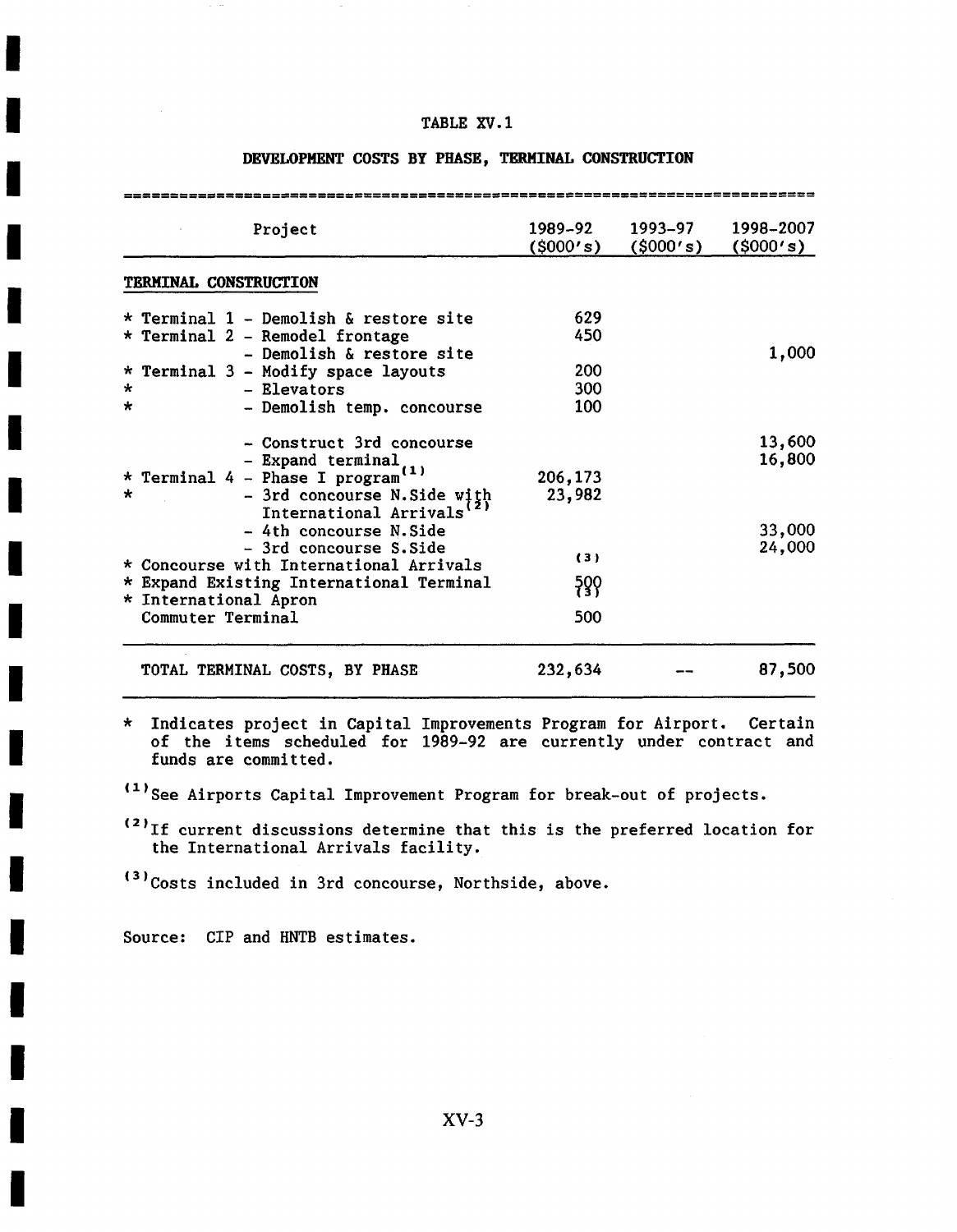**I** 

**I** 

**I** 

**m** ,

**I** 

**!** 

**II** 

**I** I

I,

**I** 

**I** 

**I** 

**I** 

**I** 

**I** 

**I** 

**I** 

**I** 

**I** 

# DEVELOPMENT' COSTS BY PHASE, LAND ACQUISITION

| Project                                                                   | 1989–92<br>(5000's) | 1993–97<br>(S000's) | 1998-2007<br>(5000's) |
|---------------------------------------------------------------------------|---------------------|---------------------|-----------------------|
| LAND ACQUISITION                                                          |                     |                     |                       |
| * Sky Harbor Center & WALA<br>(Acquisition, infrastructure,               |                     | (1)                 |                       |
| relocation)<br>Airlane frontage, north-east corner                        |                     | 11 <sup>1</sup>     |                       |
| of airport<br>Holiday Inn property, south-west<br>corner of airport       |                     | (1)                 |                       |
| TOTAL LAND ACQUISITION COSTS, BY PHASE                                    |                     | 67,800              |                       |
| Indicates project in Capital Improvements Program for Airport.<br>$\star$ |                     |                     |                       |

 $(1)$ Costs for individual areas not separately identified.

Source: CIP and HNTB estimates.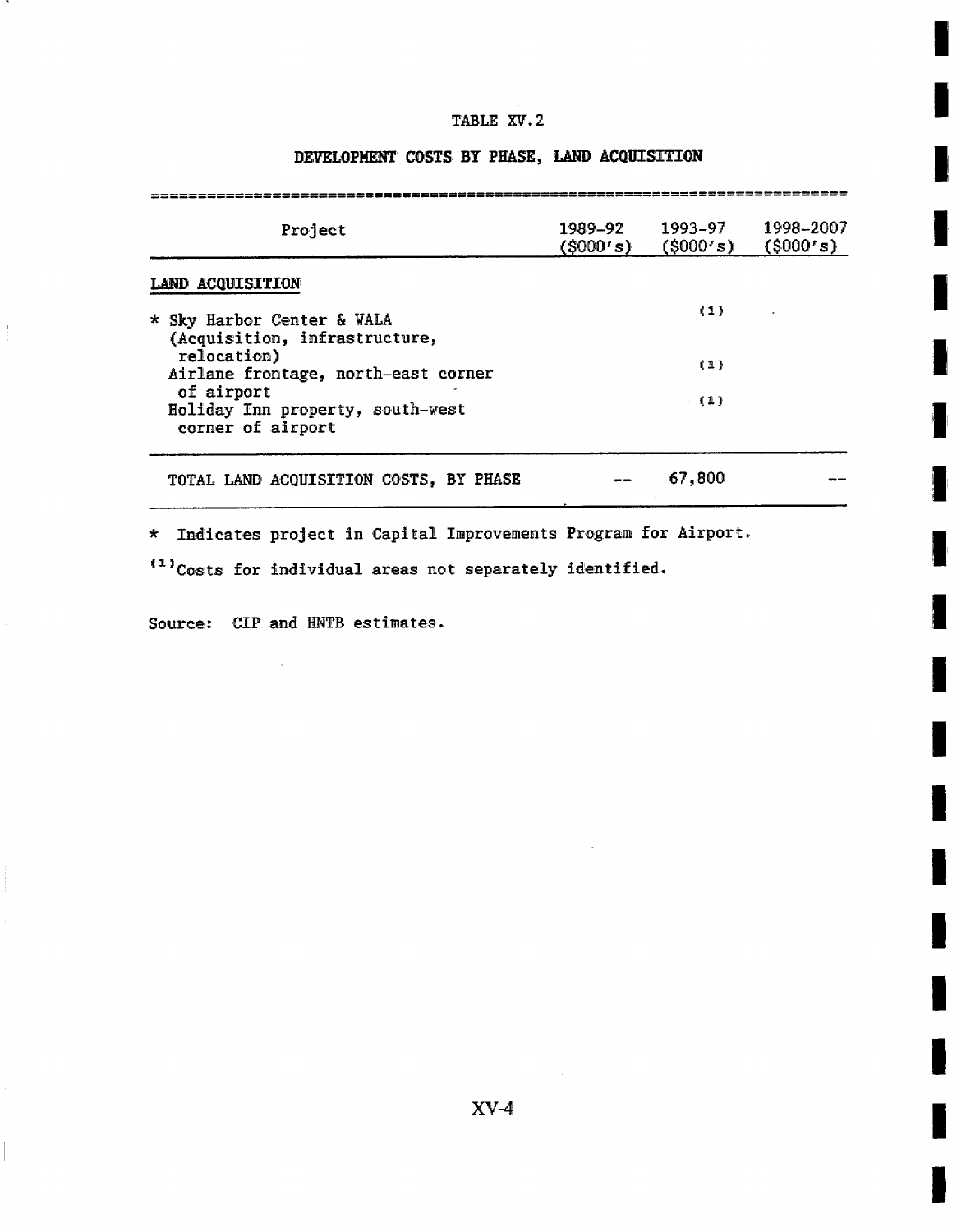# DEVELOPMENT COSTS BY PHASE, ROADWAYS AND PARKING

| Project                                                                                                                                                                                       | 1989-92<br>(\$000's)                        | 1993-97<br>(\$000's) | 1998-2007<br>(5000's) |
|-----------------------------------------------------------------------------------------------------------------------------------------------------------------------------------------------|---------------------------------------------|----------------------|-----------------------|
| ROADWAYS, EAST END OF AIRPORT                                                                                                                                                                 |                                             |                      |                       |
| * Construct roads East of Taxiway W<br>* Construct walkway under Taxiway X                                                                                                                    | 3,774                                       | 1,141                |                       |
| ROADVAYS, VEST END OF AIRPORT                                                                                                                                                                 |                                             |                      |                       |
| * Modify west entrance of airport                                                                                                                                                             | 2,425                                       |                      |                       |
| Modify Sky Harbor Blvd. West of T-2<br>* Relocate 24th Street<br>Construct post-2000 roadway systems                                                                                          | 4,193                                       | 1,100                | 1,138                 |
| <b>INTERIOR ROADWAYS</b>                                                                                                                                                                      |                                             |                      |                       |
| * Improve Sky Harbor Blvd. West of T-2<br>Additional lanes through traffic at T-3                                                                                                             | 1,141                                       |                      | 4,360                 |
| PARKING <sup>(1)</sup>                                                                                                                                                                        |                                             |                      |                       |
| * Add T-2 rental car parking<br>* Parking lots<br>* Replace revenue control<br>* Construct East shuttle lot (3000 spaces)<br>* Relocate E. Employee Lot Entrance<br>* Repave FBO parking area | 200<br>3,500<br>3,500<br>3,594<br>90<br>160 |                      |                       |
| Extend East Shuttle Lot (500 spaces)<br>Extend East Shuttle Lot (800 spaces)<br>* America West Employee Parking                                                                               | 1,500                                       | 500                  | 800                   |
| TOTAL ROADWAYS & PARKING COSTS, BY PHASE                                                                                                                                                      | 24,077                                      | 2,741                | 6,298                 |

Indicates project in Capital Improvements Program. Certain items scheduled for the 1989-92 timeframe are currently under contract and funds are committed.

 $(1)$  Assumes parking garage at T-2 (2,200 spaces) remains through 2007.

Source: CIP and HNTB estimates.

**!** 

**!** 

**I** 

**I** 

**!** 

**!** 

**i** 

**I** 

**!** 

**!** 

**!** 

**I** 

**I** 

**I** 

**I** 

**I** 

**!**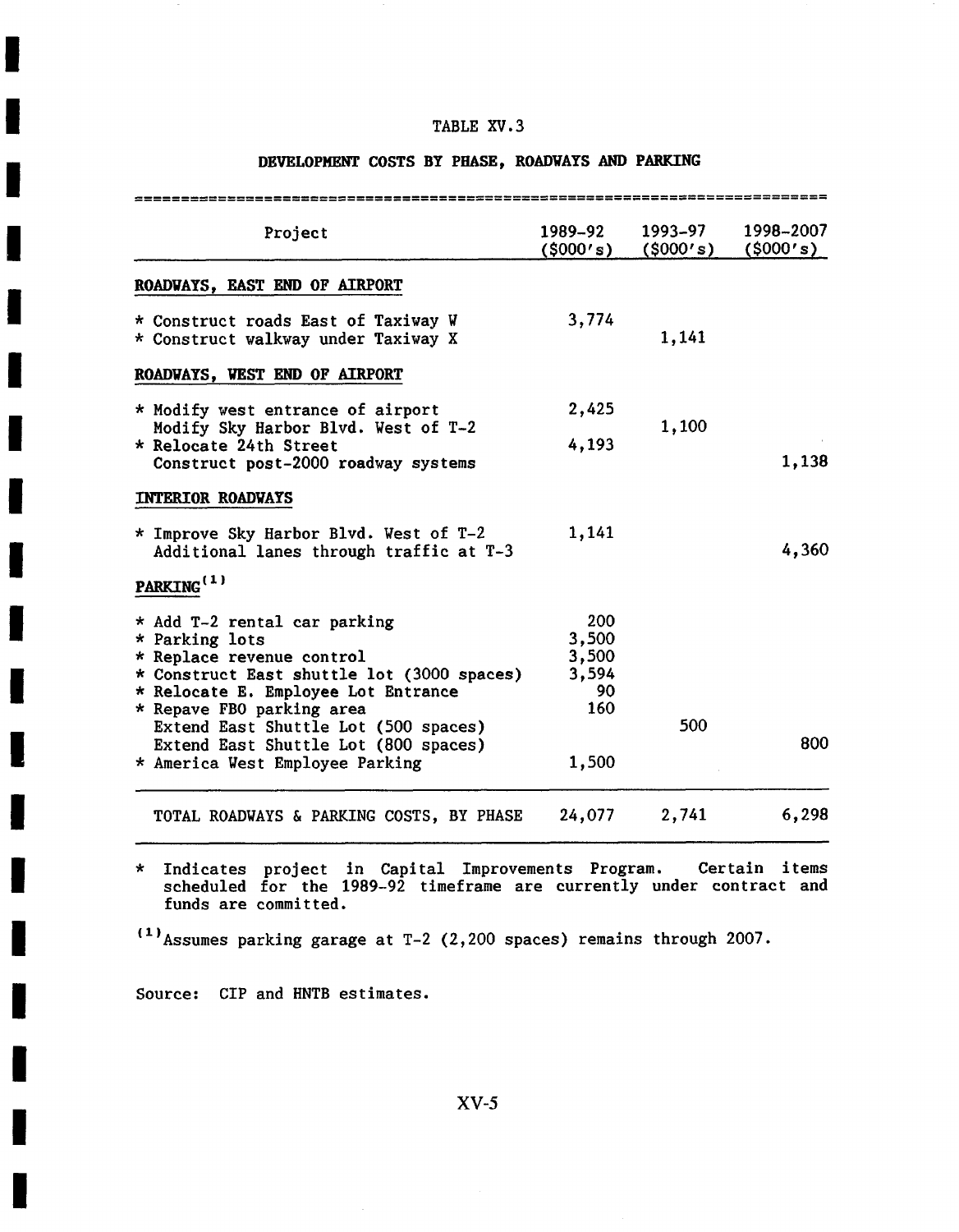**I** 

**I** 

**I** 

I'

**I** 

**I** 

**I** 

**I** 

I

**I** 

**I** 

**I** 

**I** 

#### DEVELOPMENT COSTS BY PHASE, AIRFIELD

| Project                                                                                            | 1989–92             | 1993–97<br>$(5000's)$ $(5000's)$ $(5000's)$ | 1998–2007 |
|----------------------------------------------------------------------------------------------------|---------------------|---------------------------------------------|-----------|
| <b>RUNVAY EXTENSION</b>                                                                            |                     |                                             |           |
| Extend 8L-22R by 1000 feet                                                                         | (Unscheduled)       |                                             |           |
| NEW PARALLEL RUNVAY 8-26                                                                           |                     |                                             |           |
| Conduct EA<br>Design Runway<br>Remove Buildings, S.W. Corner<br>Construct Runway & assoc. taxiways | 500                 | 1,000<br>200<br>27,600                      |           |
| RE-ALIGNMENT OF ARIZONA ANG                                                                        |                     |                                             |           |
| Plan & design new facilities<br>Construct replacement facilities<br>Demolish old facilities        | (1)                 | $\{1\}$<br>(1)                              |           |
| CROSS TAXIVAY W                                                                                    |                     |                                             |           |
| * Construct assoc. taxiways <sup>(2)</sup>                                                         | 623                 |                                             |           |
| <b>CROSS TAXIWAY Y</b>                                                                             |                     |                                             |           |
| * Construct Taxiway Y                                                                              | 7,500               |                                             |           |
| CROSS TAXIWAY Z                                                                                    |                     |                                             |           |
| Construct Taxiway Z                                                                                |                     | 4,100                                       |           |
| OTHER AIRFIELD IMPROVEMENTS                                                                        |                     |                                             |           |
| * Overlay north runway 8L-26R                                                                      | 2,396               |                                             |           |
| * Overlay south runway 8R-26L<br>* Taxiway A (East) Extension<br>* Construct Air Cargo Taxiways    | 1,198<br>4,939      | 2,516                                       |           |
| * Pave and Drain Fueling areas<br>* Taxiway Signs & Lighting<br>* Taxiways D, BB & Lighting        | 200<br>370<br>3,700 |                                             |           |
| * Construct Holding Pad, N. Runway<br>* Replace T-2 ramp                                           |                     | 1,321<br>5,000                              |           |
| TOTAL AIRFIELD COSTS BY PHASE                                                                      | 21,426              | 41,737                                      | (3)       |

\* Indicates project in Capital Improvements Program for Airport. Certain of the items scheduled for 1989-92 are currently under contract and funds are committed.

''Replacement costs ot buildings estimated at \$33 million. Allocation of these costs: between City of Phoenix and D09 will be negotiated.

(21Taxiway currently under construction.

(3)No improvements scheduled for this phase, but there will likely be projects identified over the next 5-10 years.

Source: CIP and HNTB estimates.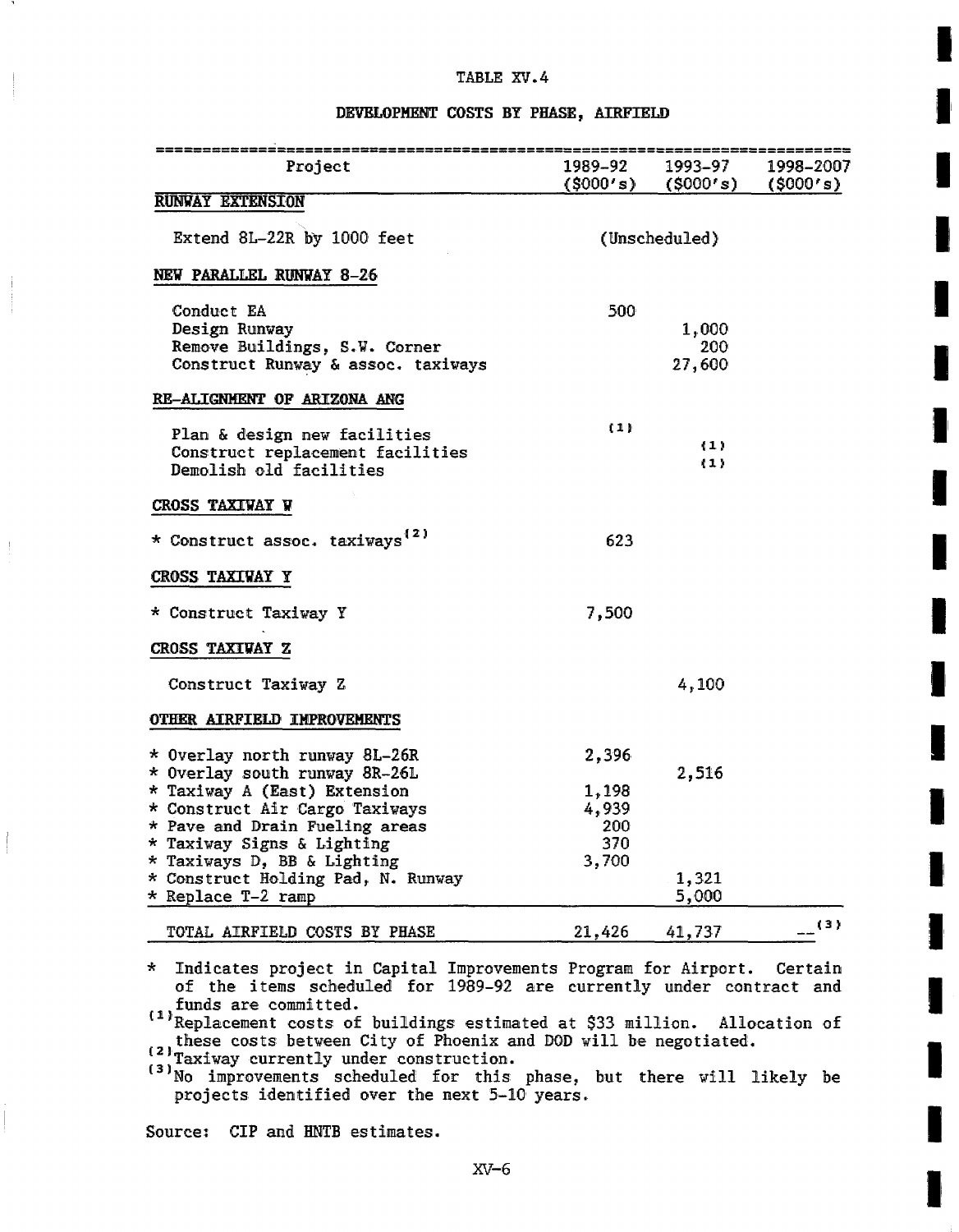# **DEVELOPMENT COSTS BY PHASE, NAVIGATIONAL AIDS**

| Project                                          | 1989–92<br>(5000's)      | 1993–97<br>(5000's) | 1998-2007<br>(S000's) |
|--------------------------------------------------|--------------------------|---------------------|-----------------------|
| <b>AIRPORT SURVEILLANCE RADAR</b>                |                          |                     |                       |
| Conduct ASR relocation study<br>Relocate ASR     | (FAA cost)<br>(FAA cost) |                     |                       |
| OTHER NAVIGATIONAL AIDS                          |                          |                     |                       |
| * Relocate FAA transmitter RT3 <sup>(1)</sup>    |                          |                     |                       |
|                                                  | 490                      |                     |                       |
| Install ILS/MLS on 26R & 8L                      | (FAA cost)               |                     |                       |
| * Relocate FAA transmitter T4 RT2 <sup>(1)</sup> | 439                      |                     |                       |
| * Remove ILS from 8R, Install on new<br>runway   | (FAA cost)               |                     |                       |
| TOTAL NAVAID COSTS, BY PHASE                     | $929^{(1)}$              |                     |                       |
|                                                  |                          |                     |                       |

Indicates project is Capital Improvements Program for Airport. Certain of these items scheduled for 1989-92 are already under contract and funds are committed.

Source: CIP and HNTB estimates.

**!** 

**!** 

**!** 

**I** 

**i** 

**i** 

**I** 

**I** 

**I** 

I

**I** 

**!** 

**I** 

**!** 

**!** 

**!** 

**I** 

**i** 

<sup>(1)</sup>Costs to be negotiated with FAA.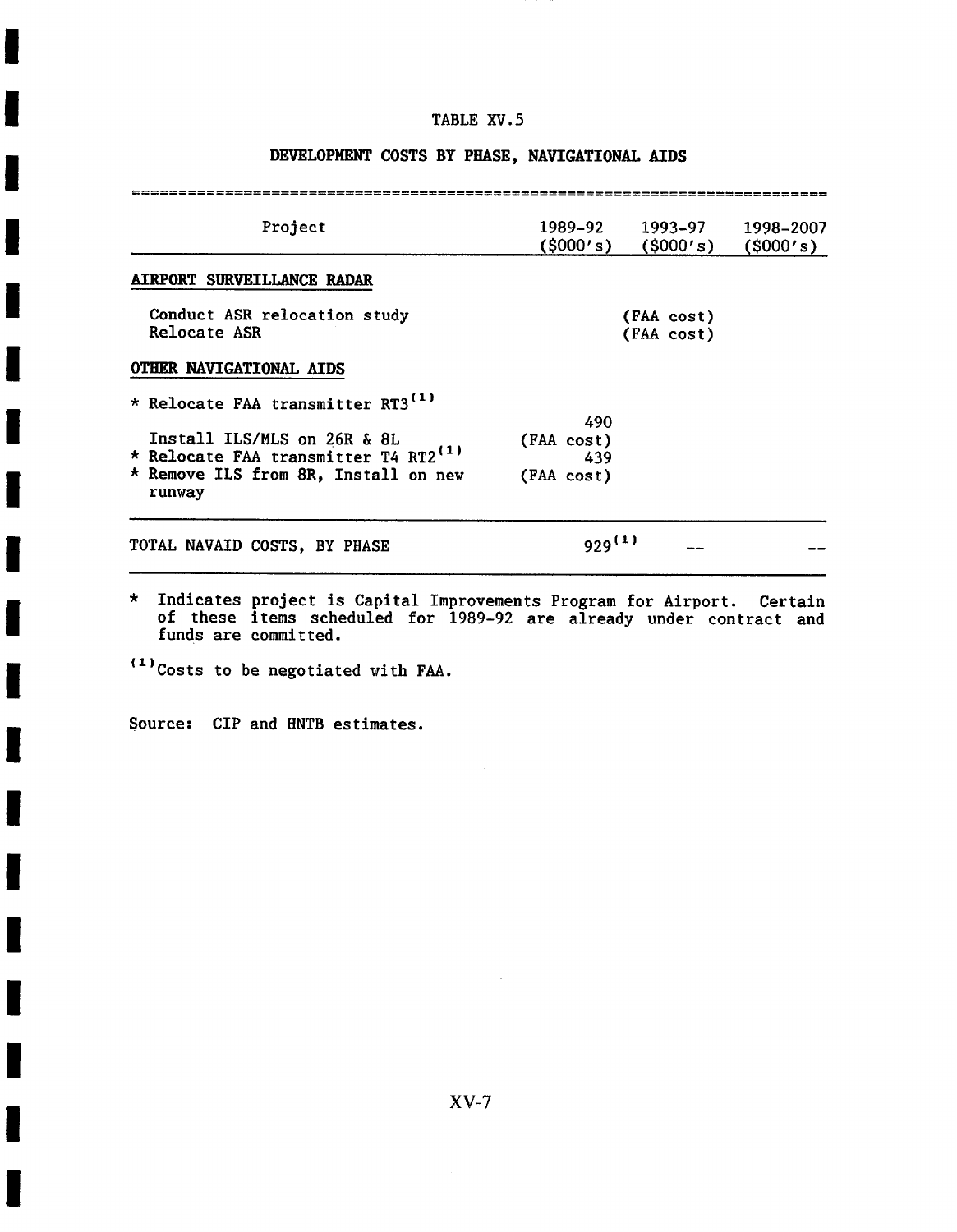**I** 

**I** 

i

**!** 

**!** 

**I** 

**I** 

**i** 

**!** 

**i** 

**i** 

**!** 

**I** 

**!** 

# **DEVELOPMENT COSTS BY** PHASE, OTHER PROJECTS

|                                                                                                    |                       | ========================= |                        |
|----------------------------------------------------------------------------------------------------|-----------------------|---------------------------|------------------------|
| Project                                                                                            | 1989–92<br>(5000's)   | 1993–97<br>(5000's)       | 1998–2007<br>(\$000's) |
| GENERAL AVIATION FACILITIES                                                                        |                       |                           |                        |
| * Rebuild NW Gen. Avn. Ramp<br>* Rehab. Executive Terminal Ramp<br>* Repave NW Gen. Avn. Ramp      | 390<br>1,520<br>1,500 |                           |                        |
| <b>CARGO FACILITIES</b>                                                                            |                       |                           |                        |
| * Demolish Airport Maintenance Bldg.<br>* Construct 4th Cargo Bldg.<br>* Construct additional ramp | 200<br>4,505<br>3,500 |                           |                        |
| AIRPORT MAINTENANCE FACILITY                                                                       |                       |                           |                        |
| * Relocate Airport maintenance                                                                     | 1,670                 |                           |                        |
| <b>AIRPORT BURN PIT</b>                                                                            |                       |                           |                        |
| * Prepare temporary burn pit<br>* Prepare permanent burn pit                                       | 100<br>740            |                           |                        |
| <b>AIRLINE MAINTENANCE</b>                                                                         |                       |                           |                        |
| Realign Airlane<br>Remove Dynair Hangar                                                            |                       | 935                       | 600                    |
| <b>HOTEL</b>                                                                                       |                       |                           |                        |
| * Buy out lease<br>Clear Site<br>Construct Hotel                                                   | 820<br>(1)            |                           |                        |
| FUEL STORAGE FACILITIES                                                                            |                       |                           |                        |
| Construct City Facility<br>Demolish UST's at T-4, Gate 207                                         | 800                   | 80                        |                        |
| TOTAL COSTS OTHER PROJECTS, BY PHASE                                                               | 15,745                | 1,015                     | 600                    |

Indicates project in Capital Improvements Program for Airport. Certain of these items scheduled for 1989-92 construction are already under contract and funds are committed.

 $(1)$ Not an airport cost.

Source: CIP and HNTB estimates.